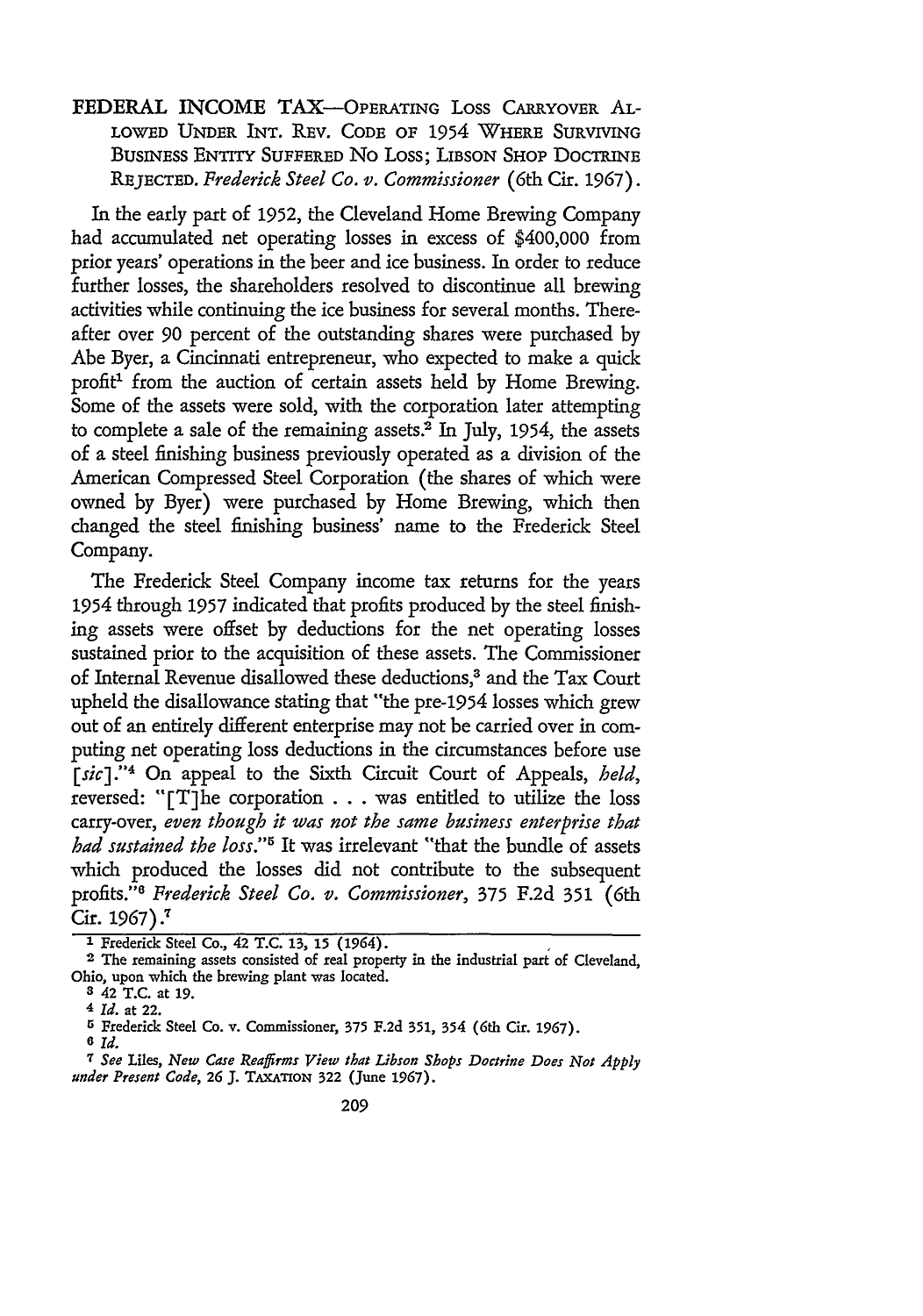**[VOL.** *5*

The net operating loss deduction has been included within the statutory scheme of the Internal Revenue Code almost from its inception.<sup>8</sup> The deduction can be broadly defined as the excess of allowable deductions over gross income.<sup>9</sup> The 1939 Code contained no specific provisions in regard to the survival of the deduction<sup>10</sup> when there was a corporate reorganization or when there was a change in business activity or stock ownership;<sup>11</sup> thus this question was left for judicial consideration. Courts faced with this problem relied upon the fact that section 122 of the 1939 Code authorized "the taxpayer" who suffered the loss to take the net operating loss deduction.<sup>12</sup> Hence, if it could be shown that the taxpayer claiming the loss was in fact the same as the taxpayer who incurred the loss, the deduction would be allowed.

The courts developed two theories in defining "taxpayer."<sup>18</sup> The "legal entity" theory, represented by *New Colonial Ice Co.* v. *Helvering,'4* required that the corporate entity, which had originally suffered the loss, emerge as the surviving corporation in a reorganization transaction in order to preserve the loss carryover. 15 This naturally resulted in manipulations designed to produce the survival of the appropriate corporation regardless of the economic or business facts underlying the transaction.<sup>16</sup>

The second theory was initially enunciated in *Helvering v. Metropolitan Edison Co.,17* which concerned the statutory merger of a parent and subsidiary corporation. The Court ruled that "the corporate personality of the transferor is drowned in that of the trans-

**<sup>8</sup>** Revenue Act of 1918, ch. **18, §** 204(b), 40 Stat. **1061.**

**<sup>9</sup>** INT. REV. CODE of 1954 § 172(c), "For purposes of this section, the term 'net operating loss' means . . . the excess of the deductions allowed by this chapter over the gross income." *See generally* Pomeroy, *What is a Net Operating Loss?,* 14 W. REs. L. REv. 233 **(1963).**

**I0 3 U.S. CODE CONG.** & **AD.** NEWS, 83d Cong., 2d Sess. (1954) at *4066.*

<sup>&</sup>lt;sup>11</sup> In 1943 Congress enacted INT. REV. CODE of 1939, § 129 which was applicable to this type of situation. However, this section resulted in disallowance only when it could be shown that the "principal purpose" of the transaction was "income tax avoidance." This proved to be a difficult fact question. The section was carried over into the INT. REV. CODE of 1954 as § 269. Cf. B. BITTKER & J. EUSTICE, FEDERAL INCOME

**TAXATION OF CORIPORATIONS AND SHAREHOLDERS, §** 13.02, at **606** (2d ed. 1966). **12 INT. REv. CODE** of *1939 §* **122(b)** (2) (B) which provides *inter alia,* "[i]f for any taxable year beginning after December **31,** 1949, the taxpayer has a net operating loss, such net operating loss shall be a net operating loss carry-over for each of the five succeeding taxable years . . . . "

**<sup>13</sup>**B. BrrTrER & J. *EusTicE, supra* note **11,** at **607.**

<sup>14</sup> **292 U.S. 435 (1935).**

**<sup>15</sup>** B. Bn-ixER **&** J. EusrncE, *supra* note **11,** at **609.**

**<sup>16</sup>** B. **BITKER &** J. **EusTcE,** *supra* note **11, at 607-08.**

**<sup>17 306</sup> U.S. 522 (1939).**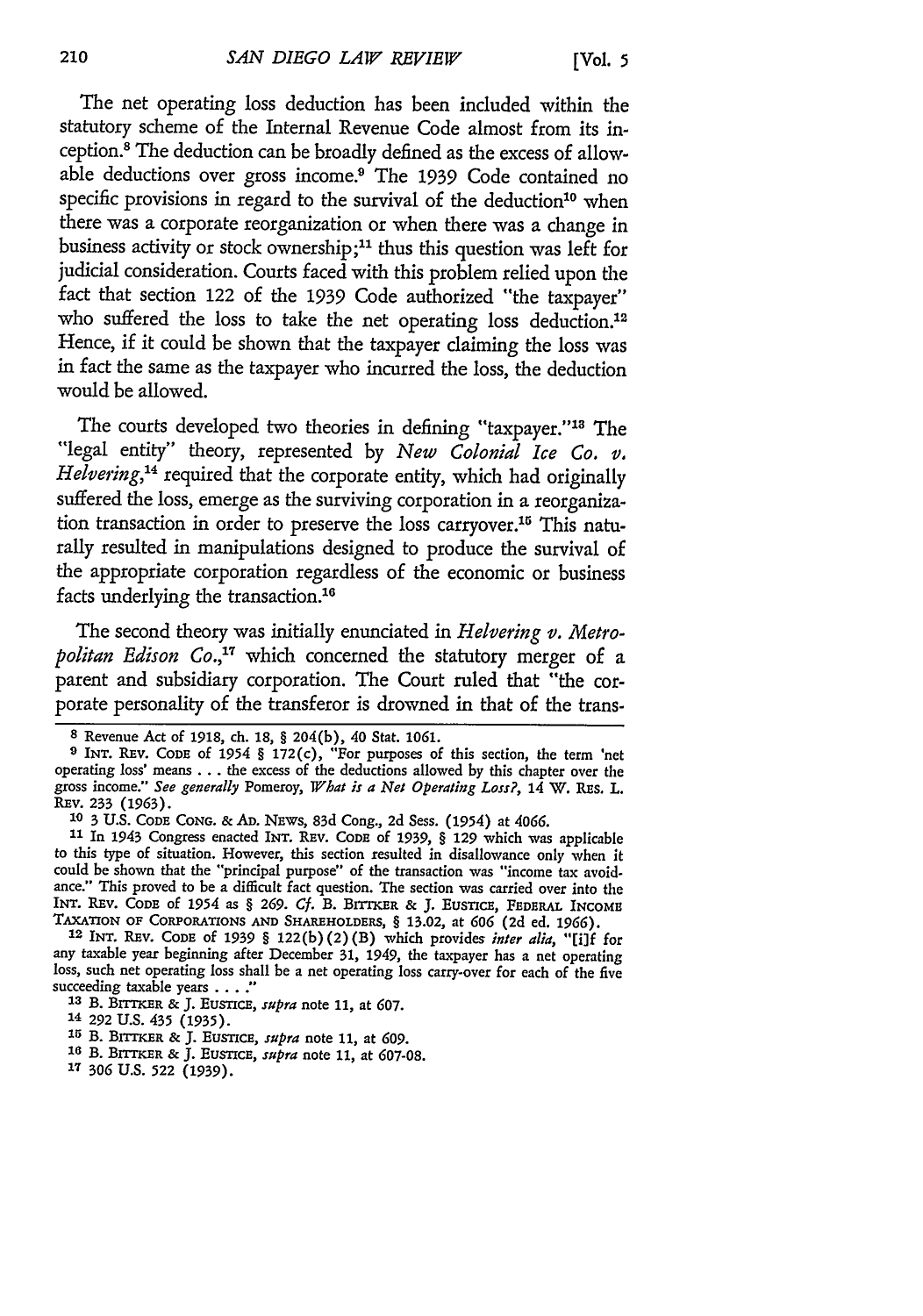feree."<sup>18</sup> Furthermore, it made no difference which legal entity survived the transformation so long as the legal identity of one corporation was submerged by operation of law into that of the acquiring corporation.<sup>19</sup>

In 1957, the Supreme Court in *Libson Shops Inc. v. Koehler,"0* injected a new requirement—continuity of business—into the loss carryover area. *Libson Shops* involved the statutory merger of sixteen corporations, each of which operated a retail store, into a single corporation. The sixteen corporations were owned by the same shareholders and these persons retained their same proportionate interest in the new corporation. Three of the retail units operated at a loss both before and after the merger. The new corporations sought to deduct the pre-merger losses of the three from the post-merger income of the profitable stores. The Supreme Court disallowed the net operating loss deduction on the grounds that "the prior year's loss can be offset against the current years income only to the extent that this income is derived from the operation of substantially the same business which produced the loss."<sup>21</sup> This rule has been applied and extended by later cases to embrace a rule known as "continuity of business enterprise," which requires, generally speaking, that the ultimate beneficiaries of the loss carryover be substantially the same persons as those who were shareholders when the loss was sustained.<sup>22</sup>

The Court in *Libson Shops* stated that the primary purpose of net operating loss deductions is the relief of the burdens of annual accounting for tax purposes.23 In a business with fluctuating loss and profit years, annual accounting results in a higher tax burden than that which is placed on a business that has no loss years but has a comparable total income for the same period.<sup>24</sup> It was made equally clear that the practice of "trafficking in loss corporations"<sup>25</sup> would

**<sup>18</sup>** *Id.* at **529.**

**<sup>10</sup>** B. BrrrKaR & J. EUSTicE, *supra* note 11, at **609.**

**<sup>20</sup>** 353 U.S. 382 (1957). *See* B. BrrTKER & J. EusTicE, § 13.02, at **609,** where it is commented:

**<sup>[</sup>I]n** Libson Shops v. Koehler ... the Supreme Court overturned (or ignored) several well-settled assumptions in this area, propounded a new doctrinal limitation on the carryover of corporate tax attributes, and generally stirred up a hornet's nest of confusion, the outer limits of which are still unresolved.

<sup>21 353</sup> **U.S.** at **386.**

<sup>22</sup> Wilson, *Survival of Net Operating Loss Carryovers and Carrybacks,* **U.** So. **CAL.** 1966 TAx **INST.** 231, **253.**

**<sup>23</sup>** 353 **U.S.** at 386.

<sup>24</sup> *See* Bumet v. Sanford & Brooks Co., 282 **U.S.** 359 (1930).

**<sup>25</sup>** 353 **U.S.** at **385.** This is the practice of buying loss corporations at bargain prices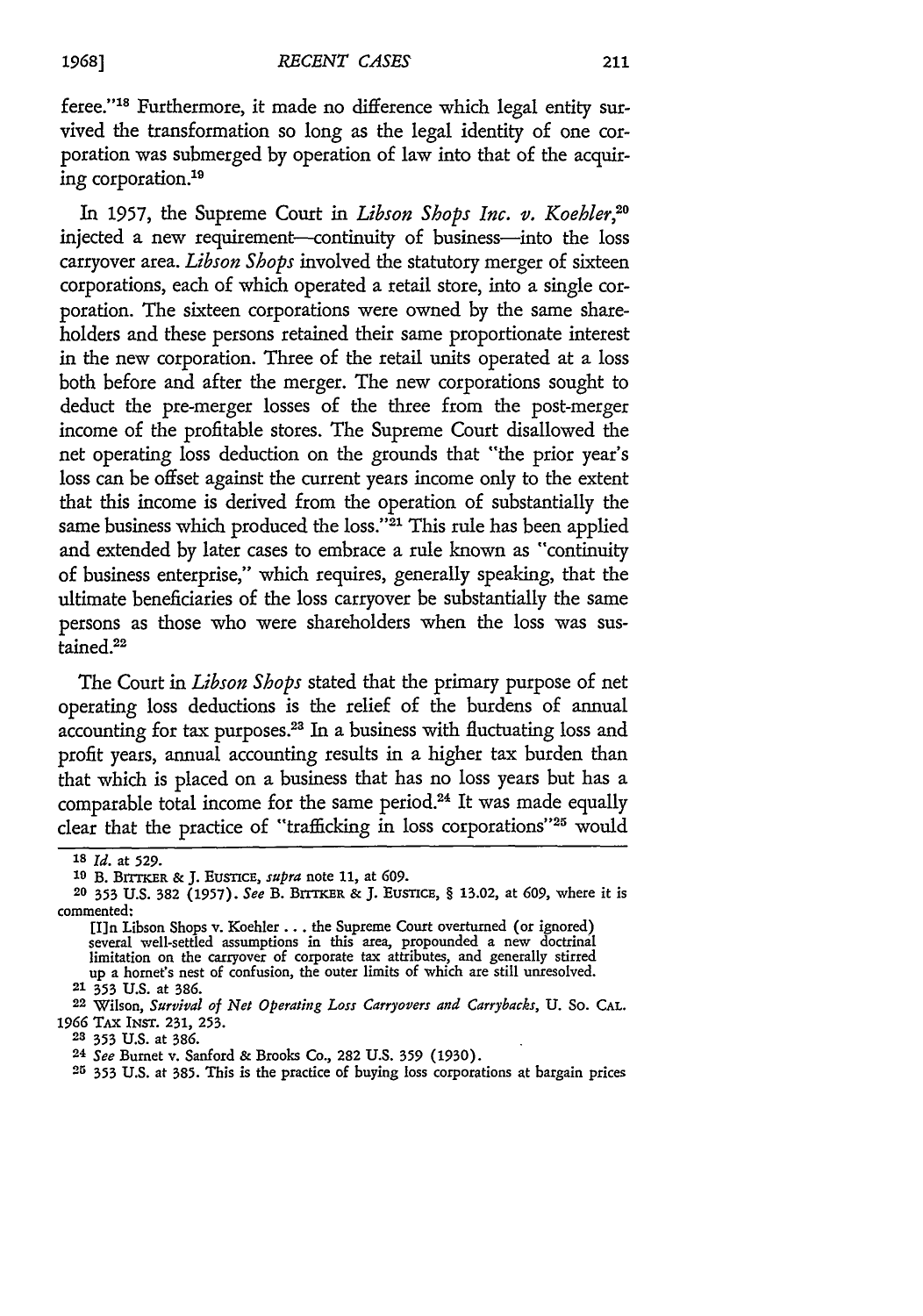not be tolerated by the Court because of the windfall character of the tax use made of the relief provision.

The net operating loss provisions of the 1954 Code represented a substantial change from those of the 1939 Code. The term "taxpayer" was omitted from the provision authorizing the deduction.<sup>26</sup> In addition, the 1954 Code has extensive rules relating to the survival of the deduction through a corporate transformation. Section 381 provides for the survival of the deduction in certain situations; and section 382 provides for certain limitations of the survival. These rules are not concerned with the tax motives of the parties involved.<sup>27</sup>

**[f** ... the taxpayer has a net operating loss, such net operating loss shall be a net operating loss carry-over for each of the two succeeding taxable

years .... **27 INT.** REv. **CoDE of** 1954 § 381. *Carryovers in certain corporate acquisitions.* (a) *General rule.-In* the case of the acquisition of assets **of** a corporation

by another corporation—<br>
(1) in a distribution to such other corporation to which section 332<br>
(relating to liquidations of subsidiaries) applies, except in a case in which the basis of the assets distributed is determined under section  $334(b)(2)$ ;

(2) in a transfer to which section 361 (relating to nonrecognition of gain or loss to corporations) applies, but only if the transfer is in connec- tion with a reorganization described in subparagraph (A), (C), (D) (but only if the requirements of subparagraphs (A) and (B) of section 354(b) (1) are met), or (F) of section 368(a) **(1),**

the acquiring corporation shall succeed to and take into account, as of the close of the day of distribution or transfer, the items described in subsection (c) of the distributor or transferor corporation, subject to the conditions and limitations specified in subsections (b) and (c).

INT. REv. **CODE** of 1954 § **382.** *Special limitations on net operating loss carryovers.* (a) *Purchase of a corporation and change in its trade or business.*

*(1) In general.-If,* at the end of a taxable year of a corporation-

(A) any one or more of those persons described in paragraph (2) own a percentage of the total fair market value of the outstanding stock of such corporation which is at least **50** percentage points more than such person or persons owned at-

(i) the beginning of such taxable year, or (ii) the beginning of the prior taxable year,

(B) the increase in percentage points at the end of such taxable year is **at**tributable to-

(i) a purchase by such person or persons of such stock, the stock of another corporation owning stock in such corporation, or an interest in a partnership or trust owning stock in such corporation, or

(ii) a decrease in the amount of such stock outstanding or the amount of stock outstanding of another corporation owning stock in such cor poration, except a decrease resulting from a redemption to pay death taxes to which section **303** applies, and

for the purpose of taking the net operating loss carryovers. It acquired such a common place status that advertisements were placed in leading publications regarding the availability of such loss corporations. E.g., N.Y. Times, Feb. **7,** *1960, §* 3, at 11, col. 1. *<sup>26</sup>Compare* INT. Rav. **CODE** of **1954** *§* 172. *Net operating loss deduction.*

<sup>(</sup>a) *Deduction allowed-There* shall be allowed as a deduction for the taxable year an amount equal to the aggregate of (1) the net operating loss carry- overs to such year, plus (2) the net operating loss carrybacks to such year.

*with* **INT. REv.** CODE **of** *1939* § 122(b) (2) (A).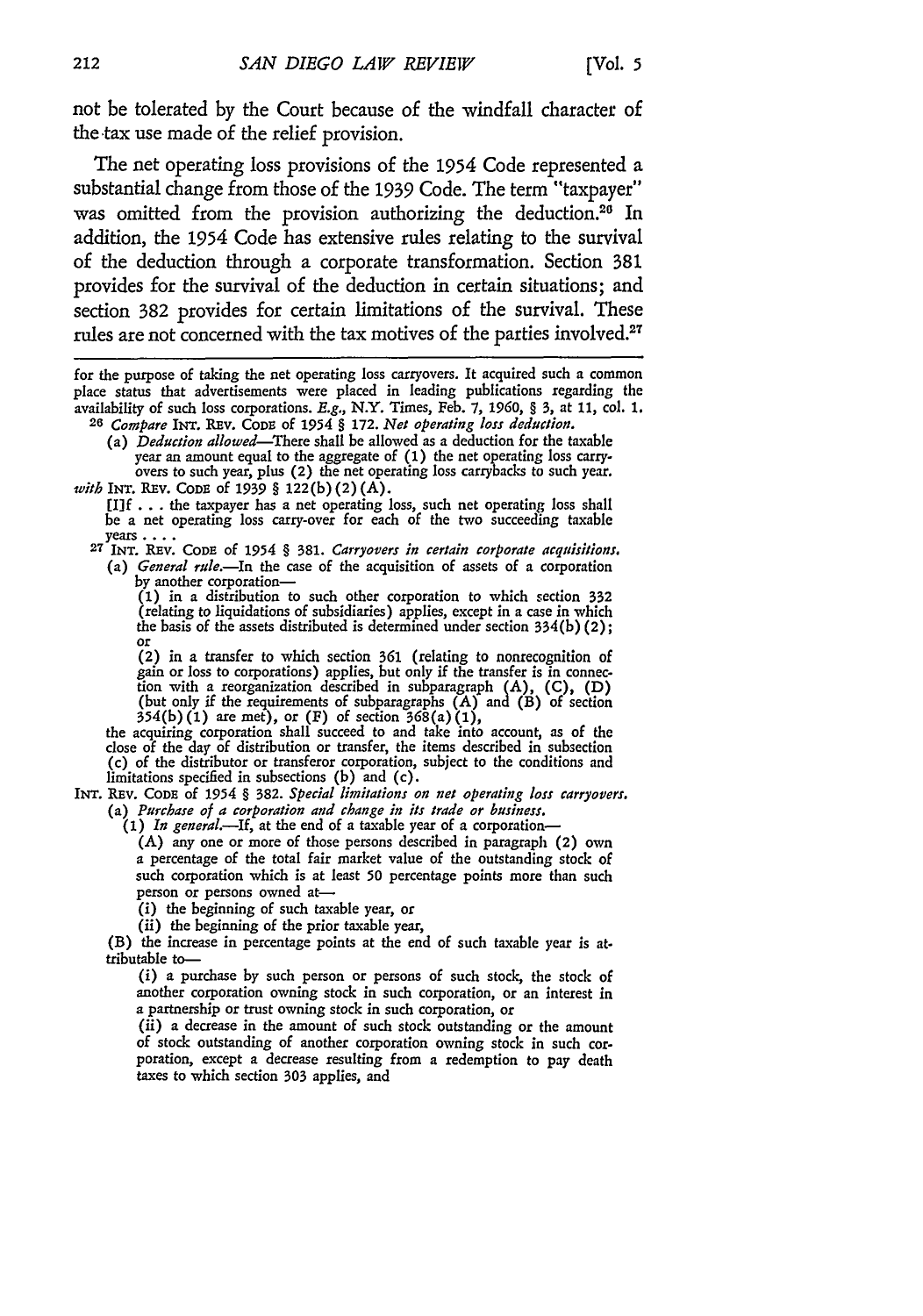In light of these statutory provisions, it was argued by some commentators that the rule announced in *Libson Shops* should be limited in application to cases arising under the 1939 Code.<sup>28</sup> The point was not squarely passed upon until *Maxwell Hardware* v. *Commissioner,29* which involved a hardware company with approximately a million dollars in net operating losses. Through a complex arrangement employing a preferred stock issue and a common stock voting trust, a real estate development division was added to the corporation's hardware business and operated with funds supplied by the real estate developers to whom the preferred stock had been issued. Even though the court recognized that the primary purpose of the transaction was the avoidance of federal income taxes, it held that a net operating loss deduction was proper.<sup>80</sup>

The court in *Maxwell* met the argument for the application of the *Libson Shops* rule with the statement: "By enacting the 1954 Code, Congress destroyed the precedential value of the rule of decision of Libson Shops. . **. ."** The Ninth Circuit in *Maxwell* decided that in situations governed by the 1954 Code, the statutes enacted by Congress must be the sole criterion for disallowance.<sup>32</sup> Since both section 269 and 382 disallow the deduction when voting control is acquired, the use of preferred non-voting stock and a voting trust effectively prevented the acquisition of control. The court ruled that the deduction should be allowed since it was not denied by either section 269 or 382.

The Ninth Circuit stated that the Commissioner, the Tax Court,

(C) such corporation has not continued to carry on a trade or business substantially the same as that conducted before any change in the percentage ownership of the fair market value of such stock, the net operating loss carryovers, if any, from prior taxable years of such corporation to such taxable year and subsequent taxable years shall not be included in the net operating loss deduction for such taxable year and subsequent taxable years.

**<sup>28</sup>***E.g.,* Sinrich, *Libson Shops-An Argument Against Its Application Under the* 1954 *Code,* 13 TAx L. Rav. 167 (1958): Levine **&** Petta, *Libson Shops: A Study in* Semantics, 36 **TAx.s** 445 **(1958).** But cf. **66** CoL. L. REv. 338 (1966).

20 343 F.2d 713 (9th Cir. 1965).

*80 Id.* at 723.

**81** *Id.* at **716.**

82 *Id.* at **723,** where the court says:

Taxation is peculiarly **a** matter **of** statutory law, and in applying that law to the determination and computation of income and deductions, the Courts do not make moral judgments. There is nothing perfidious or invidious in<br>enjoying a statutory deduction from reportable income. It is not a matter of<br>conscience but of statute and the determination of Congressional intent. our opinion, Congress has quite plainly said that net operating loss deductions should be allowed unless the special circumstances interpreted within the letter and spirit of Sections 382(a) and **269** obtain.

For a good discussion of *Maxwell Hardware* see 3 SAN DIEGO.L. REV. 85 (1965).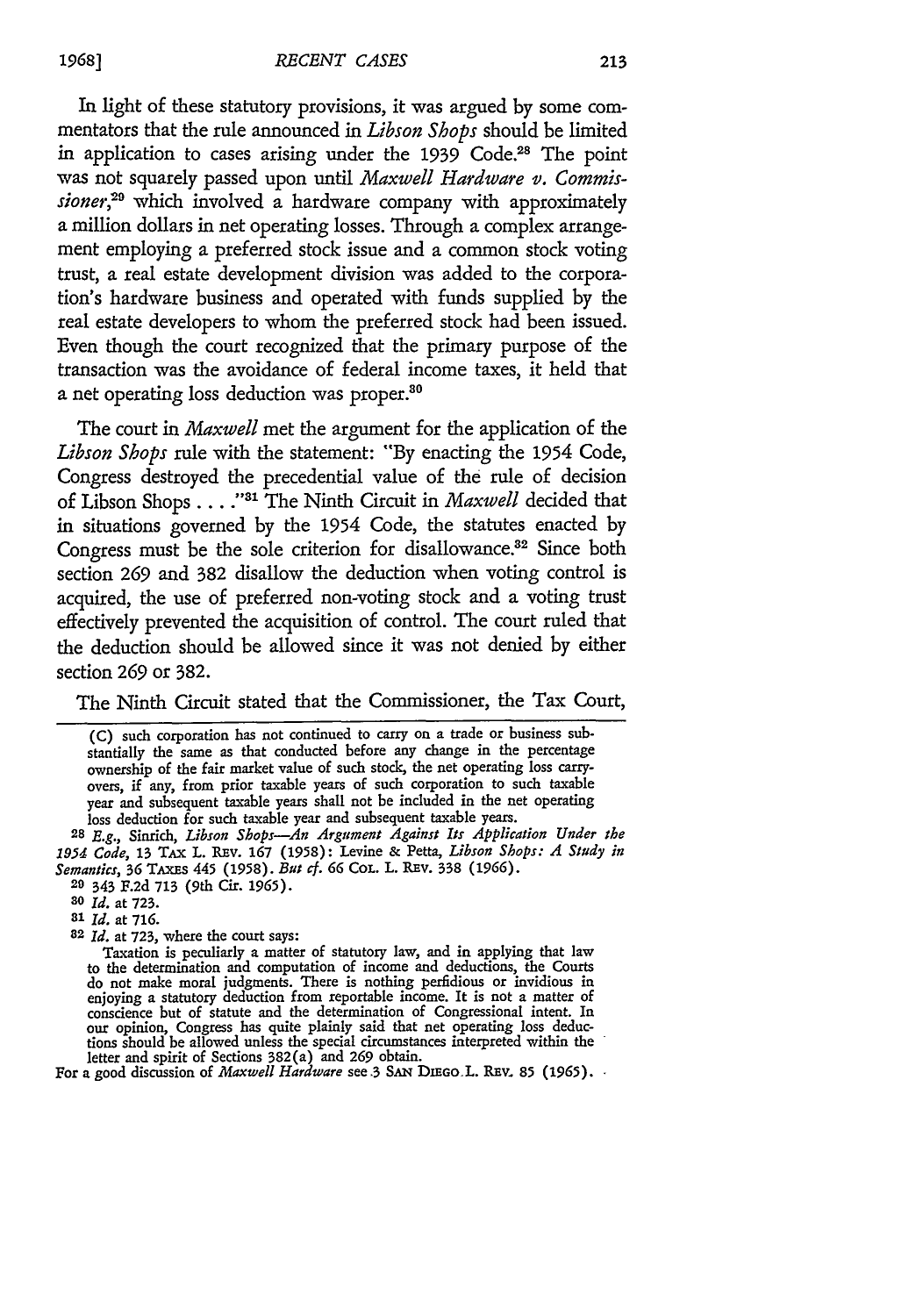and the petitioner agreed that if the *Libson Shops* fact situation had arisen under the **1954** Code, specific provisions of section 381 would have allowed the merged corporation to use the carryovers.<sup>88</sup> This fact lead the court to conclude that Congress intended the statutory rules of the **1954** Code to be the sole test of allowability of the deductions.

The Internal Revenue Service reacted to *Maxwell* by issuing *Technical Information Release No. 773,* which stated that the Service would not "follow the decision... in the case of Maxwell Hardware Co. v. Commissioner . . . . "<sup>34</sup> The IRS based its rejection of the *Maxwell* decision on the ground that the *Libson Shops* doctrine retained vitality under the 1954 Code "since to permit a loss carryover in such cases would run counter to the legislative objectives of the carryover privilege."<sup>35</sup>

In reaffirming<sup>36</sup> its reliance on the *Libson Shops* decision under particular circumstances, the Service recapitulated its position on loss carryovers in terms appropriate to the *Maxwell* situation. By the terms of this announcement, net operating loss carryovers were to be disallowed by the IRS

where there has been both a **50** percent or more shift in the benefits of a loss carryover (whether direct or indirect and including transactions having the effect of shifting the benefit of the loss by shifting assets, stock, profit interests or other valuable rights) and a change in business as defined in section 382(a) and the regulations thereunder.37

In 1958, the Service stated that *Libson Shops* would "not be relied upon... as to a merger or any other transaction described in section 381(a) of the 1954 Code."<sup>38</sup> The extent to which *Libson Shops* would be applied to other acquisitions not specified in section 381, and to the survival of the acquiring corporation's own tax attributes (the situation in both *Maxwell* and the instant case) was clarified in 1963, when the Service ruled that "it would apply *Libson* to 1954 Code transactions where a single corporation discontinued a loss business and purchased a profitable business if, at about the same

**<sup>33</sup>** 343 F.2d at **718.**

**<sup>34</sup> CCH 1965 STAND. FED.** TAX REP. 16751; *1965* P-H FED. TAX **155,063.**

*<sup>35</sup> Id.*

<sup>&</sup>lt;sup>36</sup> For an earlier statement of IRS views see Rev. Rul. 63-40, 1963-1 CUM BULL. 46.

**<sup>37</sup>** *See* material cited note 34 *supra.*

**<sup>38</sup>** Rev. Rul. 58-'603, 1958-2 Cum. **BULL.** 147.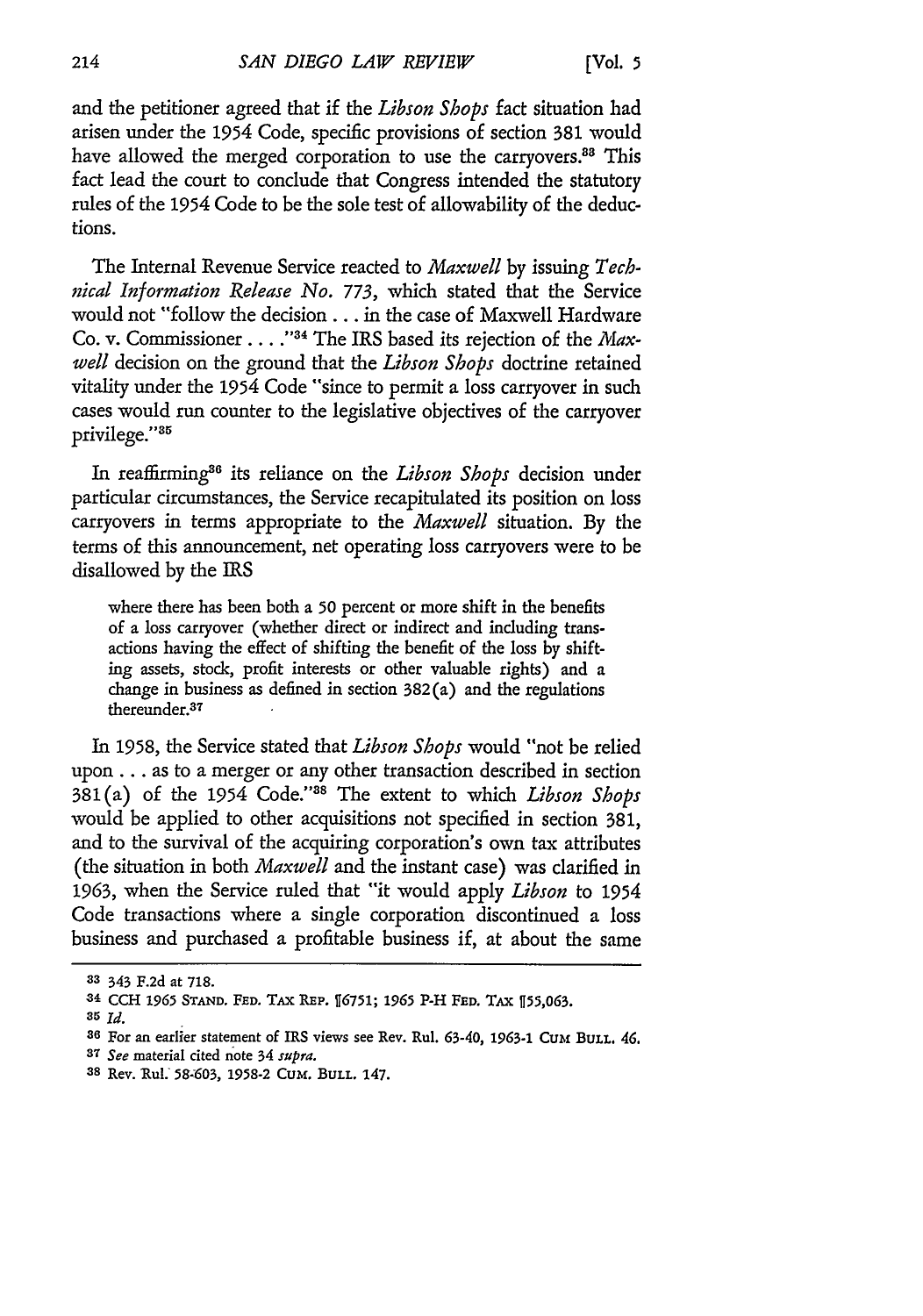time, a significant change in stock ownership occurred."<sup>39</sup> The subsequent *Technical Information Release No. 773* is, therefore, a modification of the Service's 1963 position that *Libson Shops* may apply even though sections 269 and 382 do not deny the deduction for the net operating loss carryover.<sup>40</sup>

The standards established by the IRS, for the determination of whether there has been a change in business, are restrictive to the point of preventing, because of the unfavorable tax consequences, reasonable and desirable business practices. For example, the acquisition of control of a corporation to secure the use of multipurpose assets is fraught with the peril of lost tax benefits<sup>41</sup> if a new line of business is added, accompanied by a discontinuance of an unprofitable line.<sup>42</sup> An organization engaged in a process of gradual business evolution must secure the continuity of at least 50 percent of its stock ownership to keep its tax position intact.<sup>48</sup>

The decision in *Clarksdale Rubber Co.44* indicates that the section 382 regulations pertaining to "change in business," concern economic endeavors, while this *Libson Shops* test relates "to an economic concept prohibiting separate business *units* from combining so that profits from one separate enterprise might be offset against losses of another **....**

The Tax Court reasoned that:

The *Libson Shops* decision did not contrue the phrase "same business" to mean the same type of business, indicating an identity or similarity of economic endeavor. But it is clear from the legislative history that section 382(a) (1) **(C)** does require such identity or substantial similarity of economic endeavor. Since the phrase "same

**<sup>30</sup>** B. B.rixrm **& J.** EusnicE, *supra* note 11, at *664, commenting on* Rev. Rul. 63-40, **1963-1 Cum. BULL. 46.**

*<sup>40</sup> Accord,* B. **BrrER & J. EUSTICE,** *supra* note **11,** at **649.**

<sup>[</sup>T]he extent to which *Libson's* "continuity of business enterprise" notions have been (or can be) infused into the business continuity **rules** of § 382(a) is unclear, but the attempt to do so on the part of the Service in its regulations under § 382(a) is unmistakable (footnote omitted).  $41$  Treas. Reg. § 1.382(a)-1(h)(5) (1964).

<sup>(5)</sup> In determining whether a corporation has not continued to carry on a trade or business substantially the same as that conducted before any increase in the ownership of its stock, all the facts and circumstances of the particular case shall be taken into account. Among the relevant factors to be taken into account are changes in the corporation's employees, plant, equipment, product, location, customers, and other items **....** 42 Treas. Reg. § 1.382(a)-1(h) (7) (1964).

**<sup>43</sup>**Treas. Reg. § 1.382(a)-1(h)(8) (1964).

**<sup>44</sup>** 45 T.C. 234 (1966).

**<sup>45</sup>** B. **BrrrKER & J. Eusnca,** *supra* note **11, at 667.**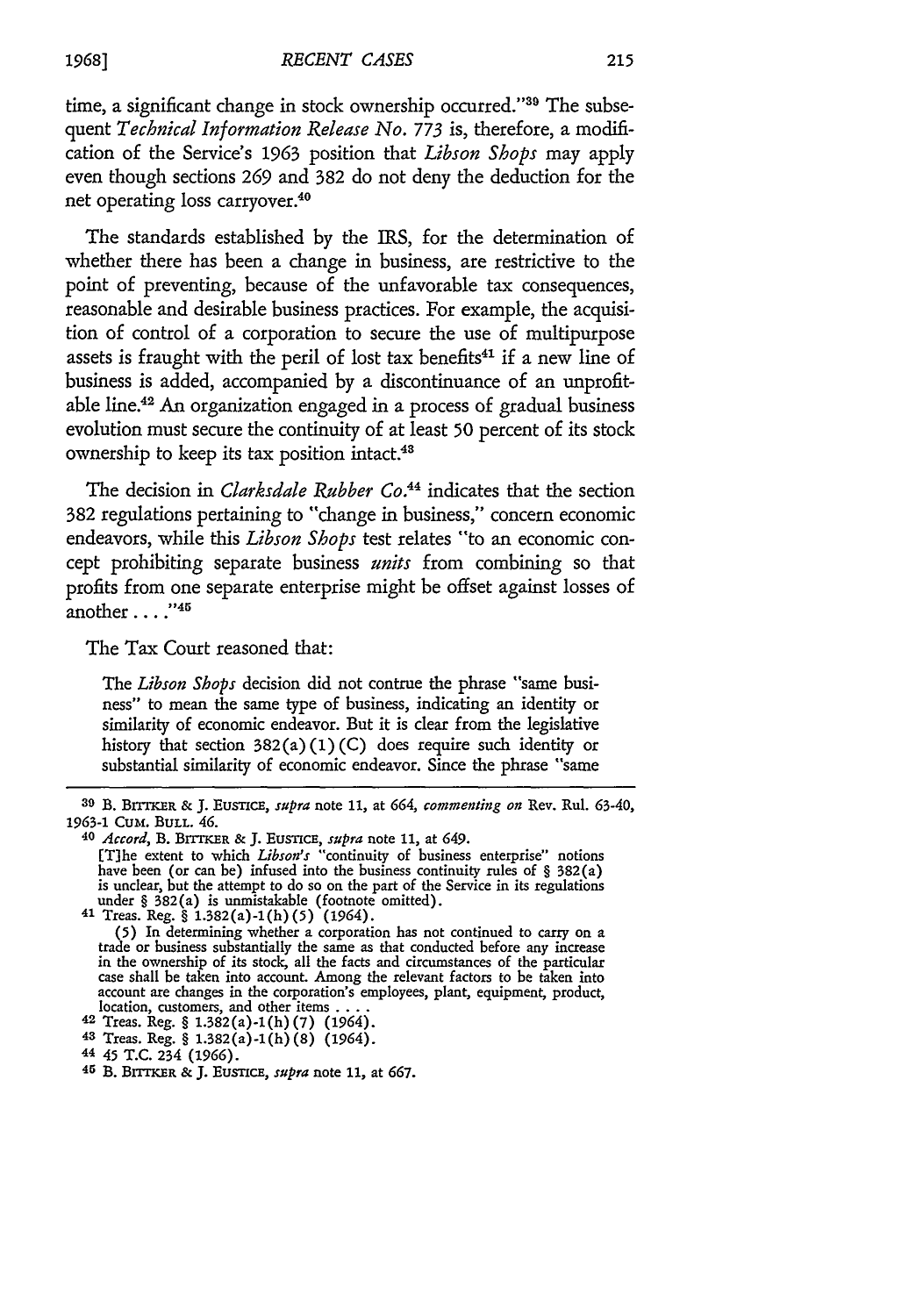business" in *Libson Shops* does not mean the same thing as it does under section 382, the application of *Libson Shops* to the facts of this case would render section 382 meaningless.<sup>46</sup>

The Service, however, states that it will apply *Libson Shops* when there has been a **50** percent or more shift in benefits of a loss carryover and a "change in business *as defined in* § *382 (a) and the regulations thereunder.*<sup>747</sup>

Additionally, two critical observations of the IRS position may be made at this point. First, no time was specified within which the change of ownership, or the change in corporate organization resulting in a shift in the use of the net operating loss carryover, must occur to be considered in connection with a change of business for the purpose of deciding allowability under the *Libson Shops rule.* The Senate Committee, which considered the original draft of the 1954 Code with regard to the prevention of "trafficking in loss carryovers" specifically provided a two-year limitation to discriminate between deserving and undeserving taxpayers.<sup>48</sup> Such a time limitation has the effect of imposing a requirement of transactional nexus between the change in business and the change in ownership.

Second, the application by the Revenue Service of the *Libson Shops* rule leaves uncertain which persons are to be considered in determining when the necessary change of ownership has occurred. This uncertainty was eliminated in the 1954 Code by the specific provision calling for consideration of the ten persons holding the greatest percentage of the fair market value of the stock49 If *Libson Shops* is to be applied independently of section 382 the uncertainty remains. It is conceivable that a greater than **50** percent change of ownership could occur without any prior arrangement between the parties in a corporation with stock ownership spread among many people in varying amounts.

Congress clearly stated that elimination of this type of uncertainty was a primary purpose in the enactment of the 1954 Code. The

<sup>46 45</sup> T.C. at 244 (citation omitted).

**<sup>47</sup> CCH** *1965* STAND. FED. TAX REP. 16751; **1965** P-H **FED.** TAx *155,063* (emphasis added).

<sup>48 3</sup> **U.S.** CODE CONG. & **AD.** Naws, 83d Cong., **2d** Sess. (1954) at 4684. **INT.** REV.

CODE of 1954 § 382(a) (1) (A) is the codified version of this time limitation. 49 INT. REv. CODE of 1954 *§* 382(a). The distribution of burden and benefit intended by Congress in enacting the 1954 Code is suggested in INT. Rnv. **CODE of** 1954 *§ 269* (c). *A* presumption of income tax avoidance motives arises when the consideration paid is substantially disproportionate to the sum of the adjusted basis of the assets acquired and the tax benefits thereby made available. Cf. B. BITTKER & J. Busnca, *supra* note 11, at 644-45. وعادتها والمناور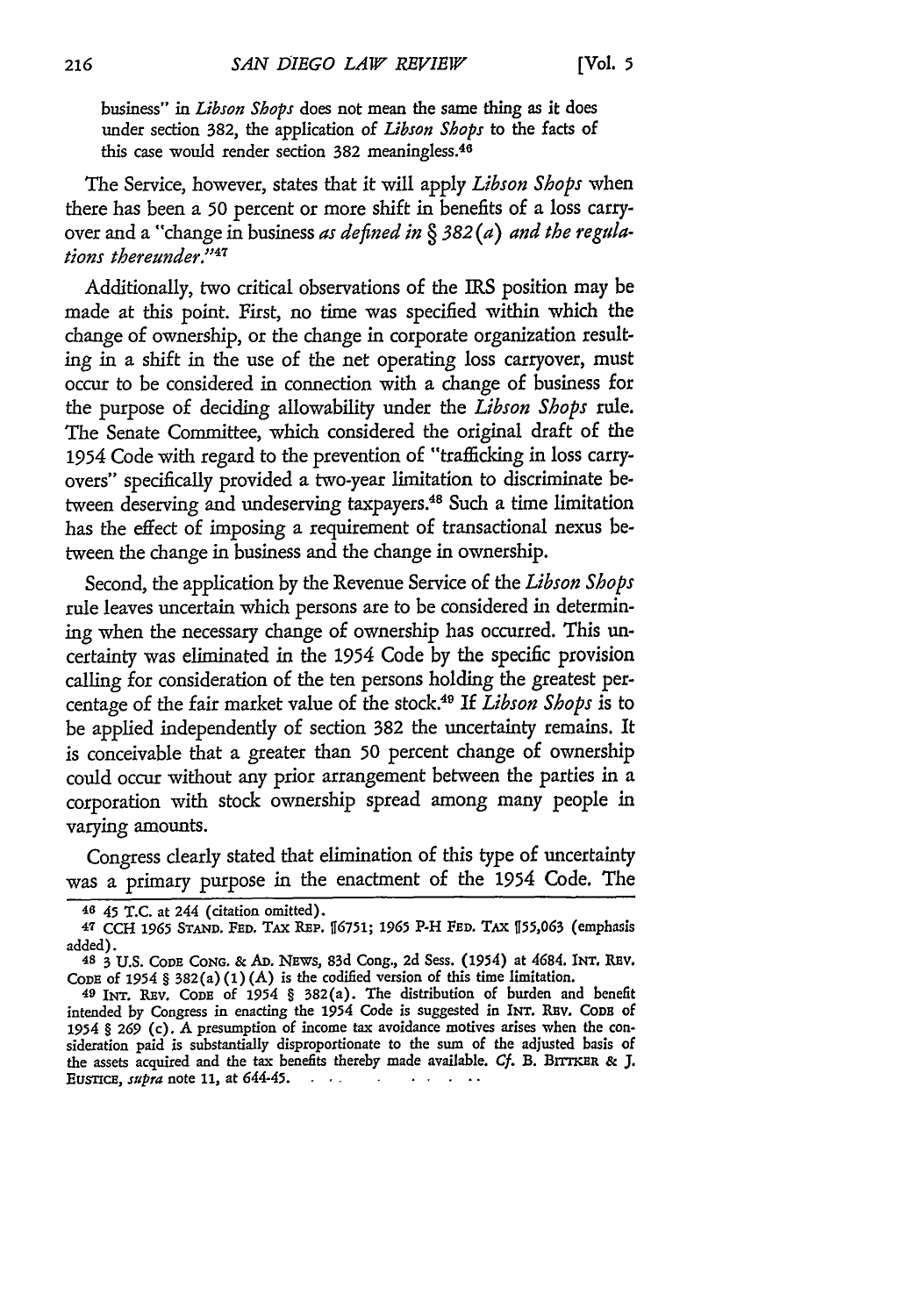House Committee report states with regard to section 382: "This special limitation on net operating loss carryovers provides an objective standard governing the availability of a major tax benefit. . . . "<sup>50</sup>

In addition to the advantage to be gained from increased certainty in construction, Congress intended to make this "major tax benefit," dependent on practical economic realism rather than legal formalism. 1 This is reiterated by the court in *Frederick* when it quotes *Maxwell* to the effect that "it was the dearly expressed intention of Congress to attempt to bring some order out of chaos, and, in effect, to countenance 'trafficking' in operating loss carryovers except as affected by the special limitations of Section 382 and the general limitations of Section 381."<sup>52</sup>

Assuming that the *Maxwell* court correctly identified the legislative purpose, should the courts, in applying the provisions of the Internal Revenue Code be limited to a theory of statutory construction without a consideration of whether there is an abuse of the tax relief provision or whether there is an intended use of this deduction? The courts might be well advised to return to a consideration of the reason why a loss sustained in a prior year should be permitted in one situation and denied in another, namely, the prevention of unjust burdens and unjustified windfalls.<sup>53</sup>

The Supreme Court has declined to review the *Frederick* case.<sup>54</sup> As a final statement of the law regarding the survival of net operating loss carryovers in corporate transformations, *Frederick* delineates certain situations in which survival is assured. These situations can be generally categorized as follows: (1) the transactions enumerated under section 381, (2) an acquisition of a corporation, providing that (a) no change of business or trade occurs, or that (b) the change in business or trade occurs more than two years following the acquisition, (3) a transformation resulting in a change in business or trade but which does not result in a greater than 50 percent shift in ownership. However, the complexity of the subject coupled with the variety

**<sup>50 3</sup>** U.S. **CODE CONG. & AD. NEWS, 83d** Cong., **2d** Sess. (1954) at 4067.

*<sup>51</sup> Id.* "Tax results of reorganizations **are** thereby made to depend less upon the form **of** the transaction than upon the economic integration of two or more separate businesses into a unified business enterprise."

<sup>52</sup> **375 F.2d** at 354.

**<sup>53</sup>***See generally* Comment, **69** YALE LJ. 1201, **1291 (1960);** *cf.* **1 U.S. CODE CONG. & AD. NEWS,** 87th Cong., 1st Sess. **(1961)** at **1129.**

**G4** Certiorari was denied on October **16, 1967. 88 S.** Ct. **219 (1967).**